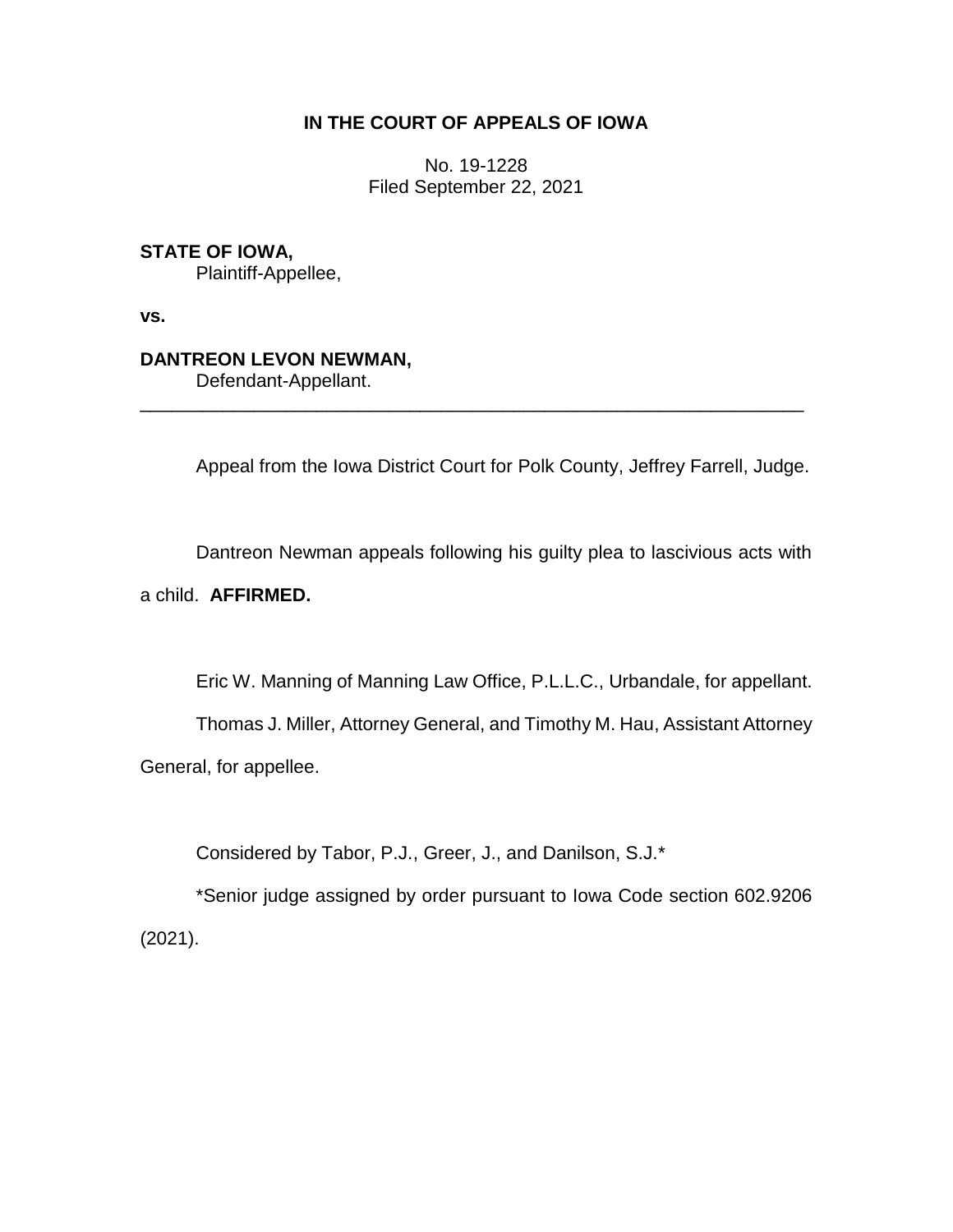### **DANILSON, Senior Judge.**

Dantreon Newman appeals following his guilty plea to lascivious acts with a child–solicitation. He contends his trial counsel was ineffective in failing to request that he be "examined for competency" or use his "mental health state to assert a diminished capacity defense" and the district court "should have ordered a competency hearing." Upon our review, we affirm.

### *I***.** *Factual Background*

Newman was charged with third-degree sexual abuse following an incident in which he solicited a thirteen-year-old female to an abandoned apartment, where he forced her to engage in sexual intercourse. A plea agreement was reached, in which Newman agreed to plead guilty to lascivious acts with a child–solicitation, a class "D" felony. *See* Iowa Code § 709.8(1)(d) (2017).

At the plea hearing, the district court engaged Newman in a colloquy to establish that his guilty plea was knowing, voluntary, and supported by a factual basis. The court inquired into Newman's mental competency through several questions, to which Newman answered that he was not "under the influence of an alcoholic beverage, drug, or medication"; he was not "seeing a doctor, psychiatrist, or psychologist"; and he had not "been hospitalized in the last six months." Newman agreed he was pleading guilty "voluntarily and of [my] own free will," "because . . . it's about the best option—the best way to go." He further stated he understood his rights and the consequences of pleading guilty, and the court accepted his plea.

Newman waived his right to file a motion in arrest of judgment to challenge his plea. Meanwhile, the State prepared a presentence investigation report (PSI).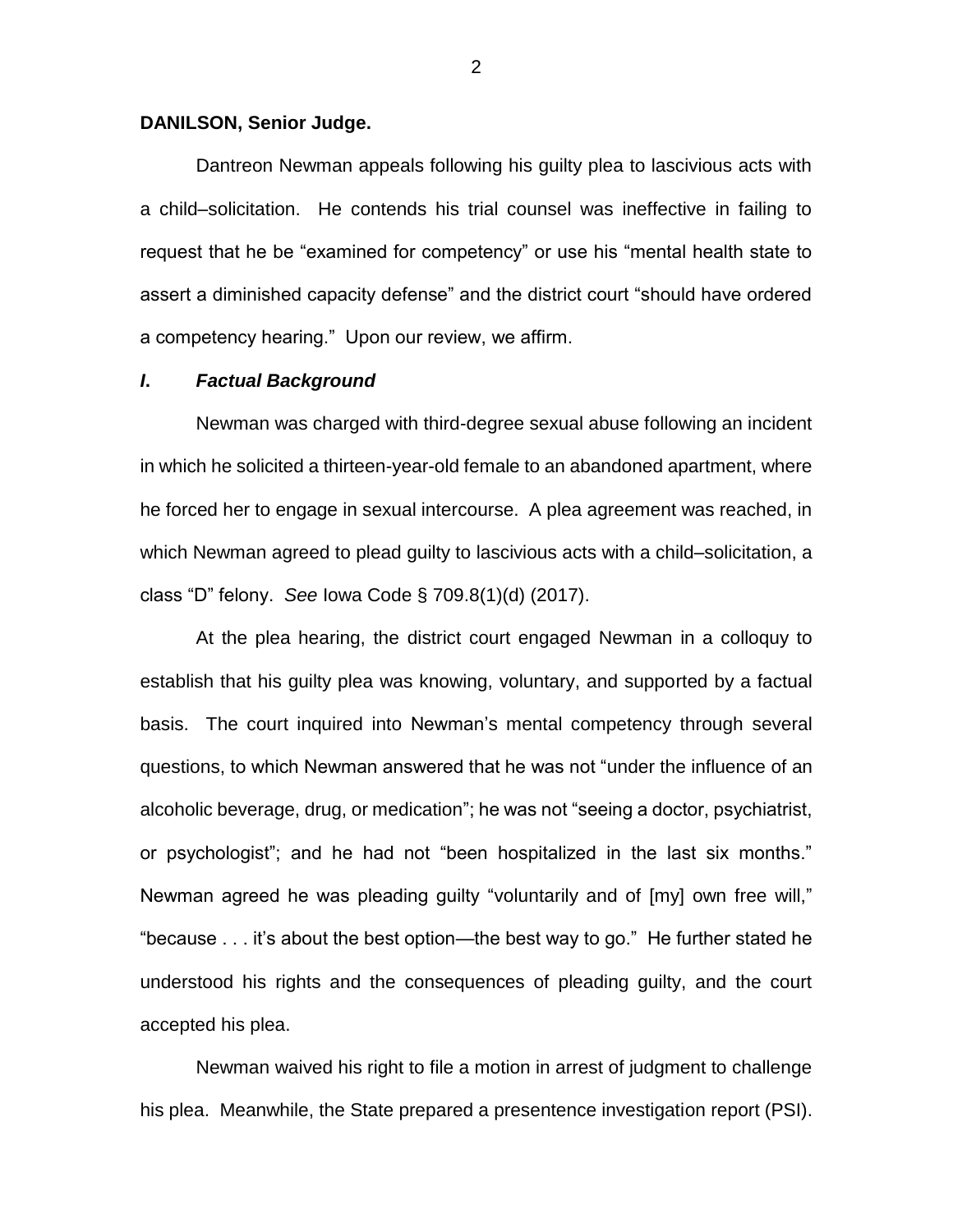The PSI indicated Newman "[h]as been diagnosed with ADHD, Bipolar Disorder,

and Schizophrenia" and was "taking medication to address these issues while in

the Polk County Jail." The PSI further noted Newman "was involved in special

education programming while in school" and was "interested in obtaining his GED

in the future."

Newman later appeared for sentencing with counsel. At the outset of the

hearing, defense counsel addressed the court regarding "something that appeared

in the [PSI]." The following colloquy then took place:

DEFENSE COUNSEL: Judge, I just wanted to make a little record about references in this report to special education and mental health diagnoses by Mr. Newman of schizophrenia and bipolar. Those were things that I was not aware of at the time of his plea, but, nonetheless, I exercised a reasonable professional judgment.

The reason that those were concerning to me when I saw them in the report was two things that I would want to speak with him about would be whether to request a competency evaluation or whether to possibly advance a defense of diminished responsibility at trial. I think that I exercised reasonable professional judgment in dealing with those issues, because except with respect to the competency evaluation, although I didn't know that Mr. Newman had received special education services, I was very aware that he limited—that he was obviously, the product of a poor school. And in talking with him about his case, I looked very closely at how he would process information and make decisions.

We talked about, in this case, obviously, he has a lot of bad options. We talked about some of the things that were very complicated. We talked about the registry and special sentences and how that information would affect him, potentially, for his whole life if he was convicted as charged. During those conversations, which were really complex, Mr. Newman was able to appropriately process the information, weigh it, and make what I thought was the best decision. So that raised absolutely no concerns for me whatsoever about his competency.

And a second piece of information that was relevant to me in exercising professional judgment on those grounds was when we got the DNA test results back I was able to discuss that with Mr. Newman, and I felt like he was really able to appreciate how having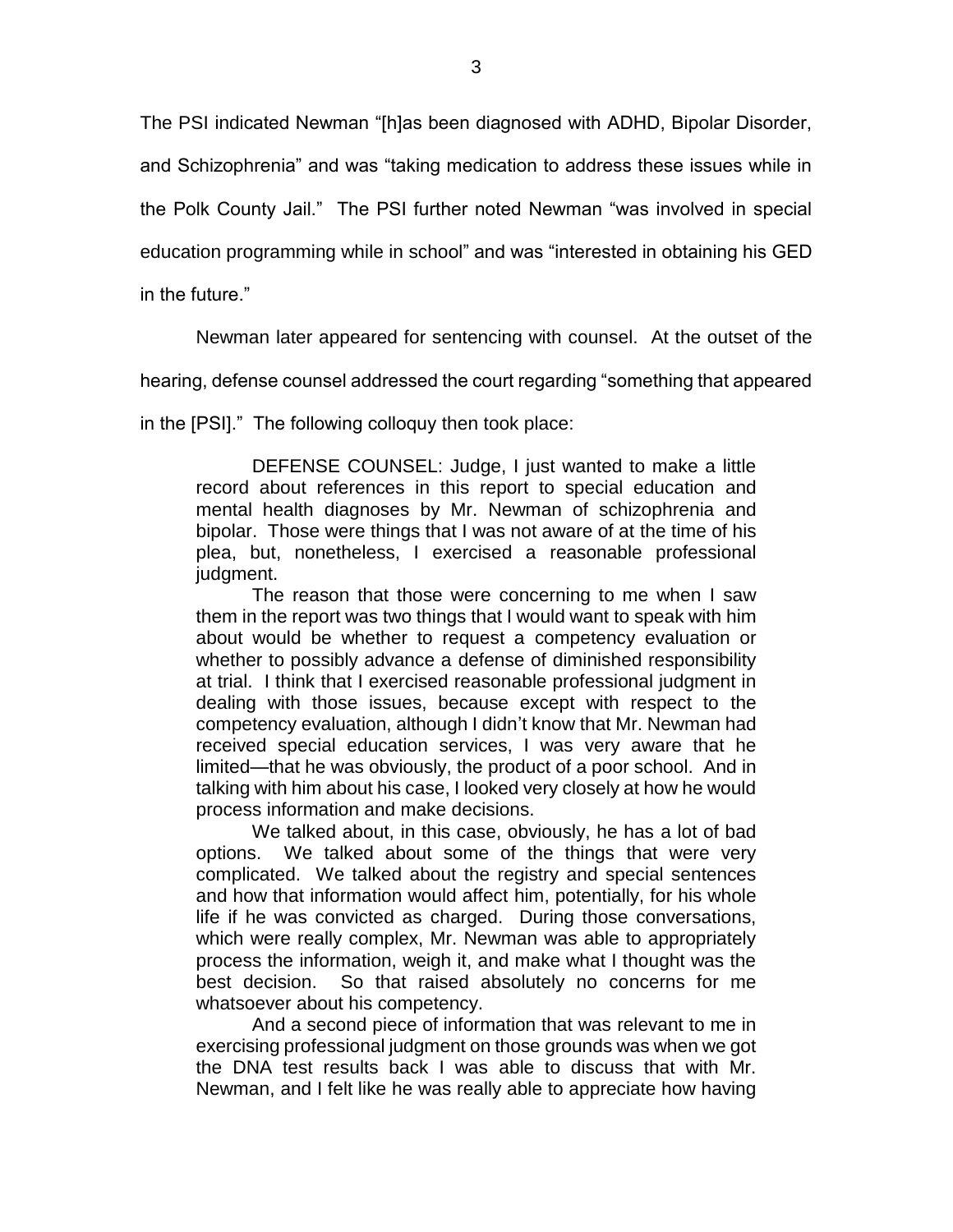those results changed the strength of the State's case, making trial a much worse option for him to pursue.

Those are just a few of the examples of why I would not have moved for a competency evaluation in this case. And for the same reasons, I would say that I wouldn't have advanced, and I don't think Mr. Newman would have wanted me to advance, a diminished responsibility defense at trial.

We made our decision to plead guilty recognizing that it was the best option for Mr. Newman amongst a whole bunch of really bad options. And I don't think anything about that information that I—that I learned from the PSI would change that or would change Mr. Newman's desire to continue with this guilty plea. Thank you.

COURT: All right.

Mr. Newman, you heard the statement of [defense counsel]. Do you understand what he was talking about?

NEWMAN: Yes, sir. Yes, Your Honor.

COURT: Do you have any comments or do you have any disagreement with anything that he said?

NEWMAN: No.

COURT: Okay. I need an answer out loud.

NEWMAN: No.

COURT: Okay. We had a lengthy discussion during the plea hearing, and it appeared to me during that hearing that you were processing everything well and understood everything well during the hearing; is that correct?

NEWMAN: Yes, sir.

The district court proceeded and imposed Newman's sentence. Newman

appealed.

 $\overline{a}$ 

### *II***.** *Good Cause to Appeal*

Preliminarily, the State argues that the court "should dismiss the appeal"

because "Newman has no right of appeal from his guilty plea" under Iowa Code

section 814.6 (Supp. 2019), his conviction was not for a class "A" felony, and he

"has not alleged or established 'good cause' as to why the appeal should be

permitted to proceed." 1 Iowa Code section 814.6(1)(a)(3) provides: "Right of

<sup>&</sup>lt;sup>1</sup> Because the district court entered Newman's judgment of conviction and sentence after July 1, 2019, the statutory amendment to section 814.6 restricting appeals from guilty pleas is applicable to his appeal.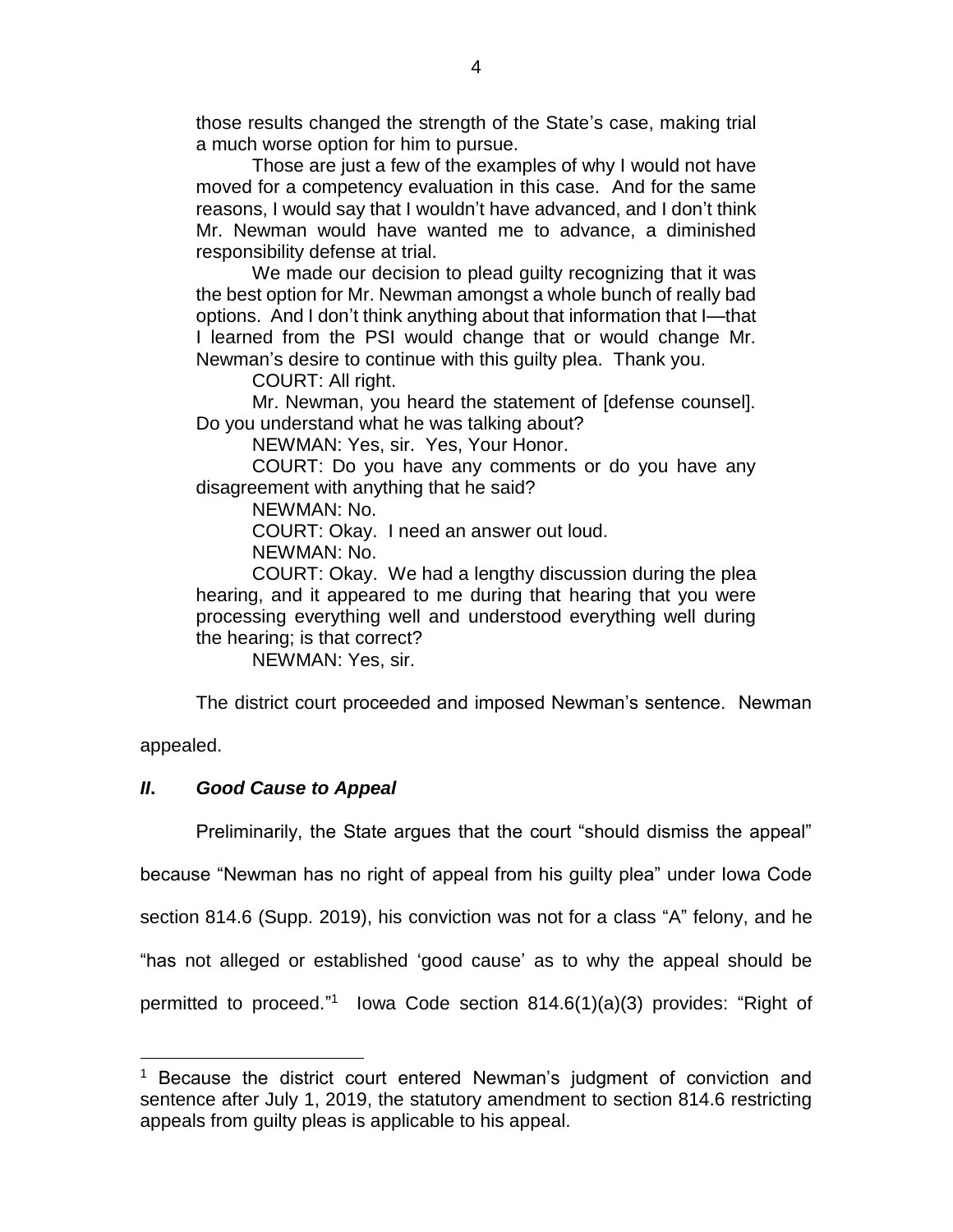appeal is granted the defendant from [a] final judgment of sentence, except . . . [a] conviction where the defendant has pled guilty," unless "the defendant establishes good cause." "Good cause" means a "legally sufficient reason." *State v*. *Tucker*, 959 N.W.2d 140, 153 (Iowa 2021) (quoting *State v. Damme*, 944 N.W.2d 98, 104 (Iowa 2020)). "A legally sufficient reason to appeal as a matter of right is a reason that, at a minimum, would allow a court to provide some relief on direct appeal." *Id*.

Newman has not addressed the good-cause issue with respect to his claim of incompetence at the time of his guilty plea. But "[t]his court has addressed the issue and concluded 'that good cause exists to challenge competency at the time of the plea irrespective of whether the issue was contested below.'" *State v*. *Chindlund*, No. 20-1368, 2021 WL 2708944, at \*2 (Iowa Ct. App. June 30, 2021) (quoting *State v*. *Cue*, No. 19-2150, 2020 WL 6157813, at \*3 (Iowa Ct. App. Oct. 21, 2020)). Accordingly, we find Newman has good cause to proceed with this appeal.<sup>2</sup>

### *III***.** *Ineffective Assistance of Counsel*

 $\overline{a}$ 

Newman first contends his trial counsel was ineffective in failing to request that he be "examined for competency" or use his "mental health state to assert a diminished capacity defense." The State again responds that recent statutory amendments preclude consideration of this claim. *See* Iowa Code § 814.7 (stating an ineffective-assistance-of-counsel "claim shall not be decided on direct appeal

 $2$  The State filed a motion to dismiss premised upon the same grounds—that Newman failed to show good cause—and the motion was ordered to be submitted with this appeal. For the reasons provided, we find it unnecessary to further address the motion.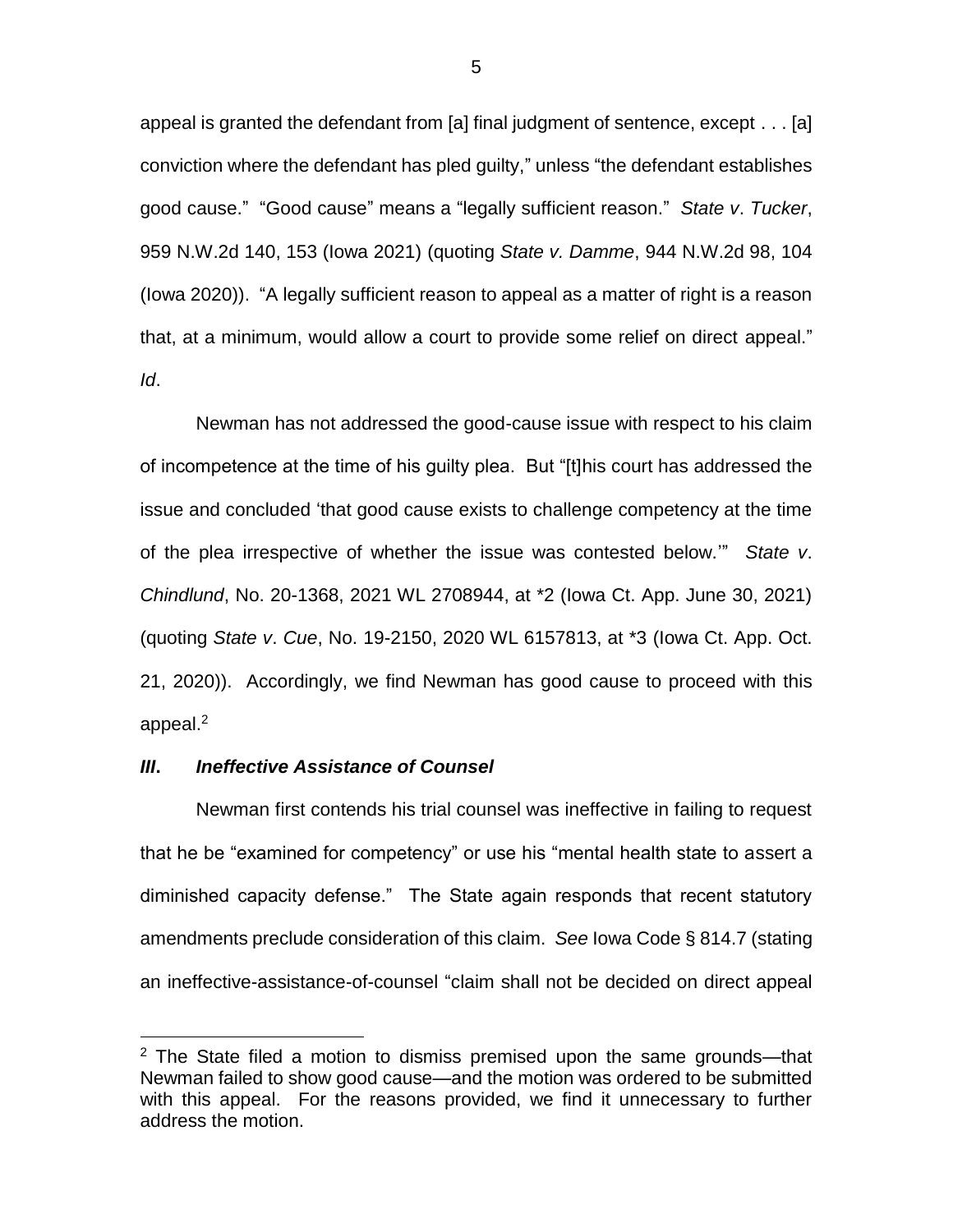from the criminal proceedings"). On this point, we agree with the State. Accordingly, we do not address the merits of Newman's claim of ineffective assistance of counsel in this direct appeal.

### *IV***.** *Competency*

 $\overline{a}$ 

Newman's second issue is directed to whether the district court erred in failing to order a competency hearing. $3$  According to Newman, "Based on the information in the transcript[] of the plea, sentencing and the PSI Report,<sup>[4]</sup> there is a basis for determining that [he] may not have been competent to stand trial and should have been given a competency hearing and subsequent examination." Specifically, Newman contends the court failed to make further inquiry into his competency after it "had access to [the] PSI report which stated that [he] suffered from bi-polar disorder, schizophrenia and had special education in school."

"Under the United States Constitution, the United States Supreme Court has declared that the conviction of an incompetent defendant violates due process." *State v*. *Einfeldt*, 914 N.W.2d 773, 778 (Iowa 2018). "We review whether a trial court should have ordered a competency hearing de novo." *Id*.

Iowa Code section 812.3(1) provides:

If at any stage of a criminal proceeding the defendant or the defendant's attorney, upon application to the court, alleges specific facts showing that the defendant is suffering from a mental disorder which prevents the defendant from appreciating the charge, understanding the proceedings, or assisting effectively in the

 $3$  The State does not contend Newman's appeal of this issue is foreclosed by the amendments to Iowa Code sections 814.6 and 814.7. The State also acknowledges that a claim the district court failed to order a competency hearing sua sponte is not subject to traditional rules of error preservation. *See State v. Lucas*, 323 N.W.2d 228, 230 (Iowa 1982).

<sup>&</sup>lt;sup>4</sup> Newman acknowledges no evidence existed in this record to order a competency hearing until the PSI was prepared for the sentencing hearing.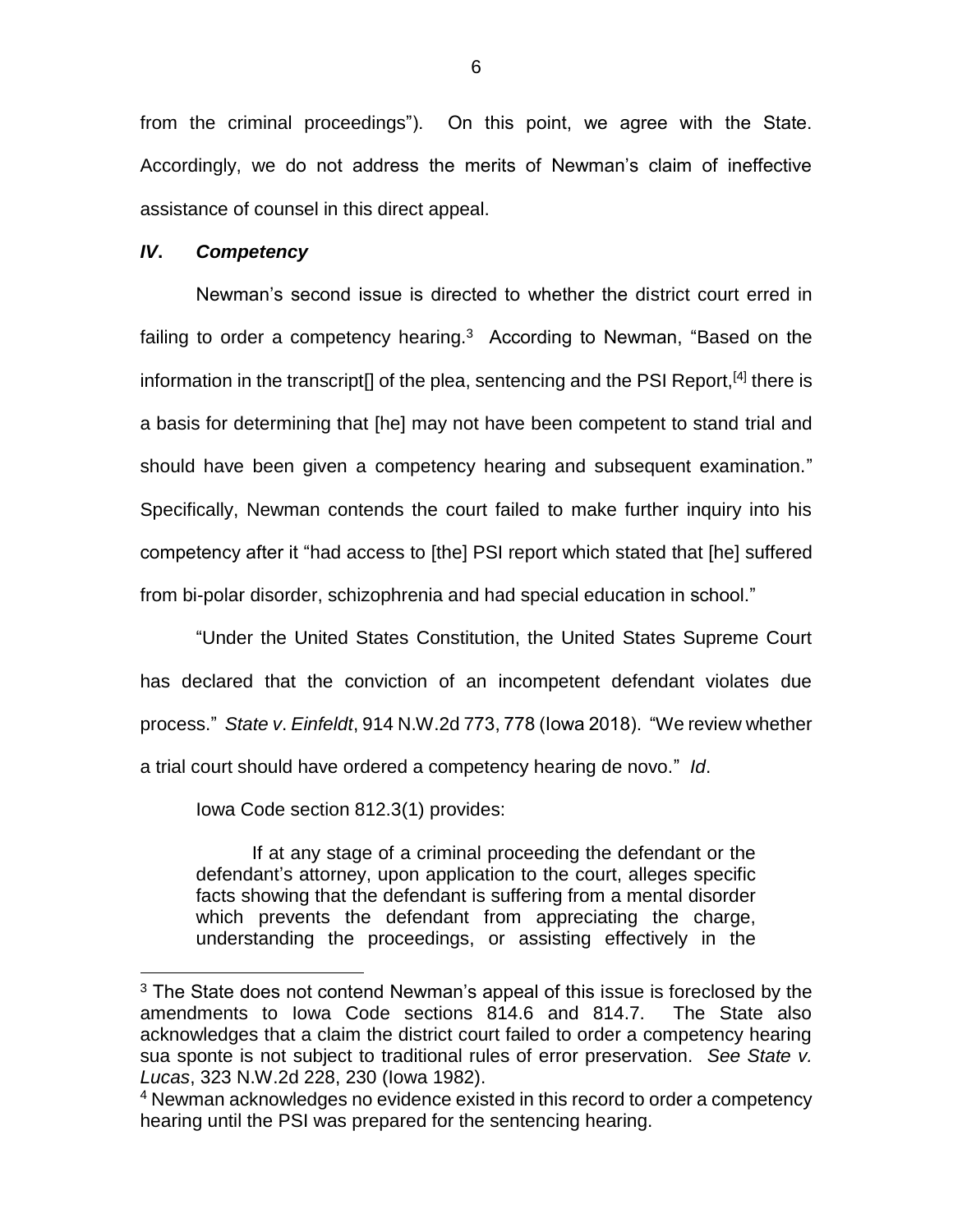defense, the court shall suspend further proceedings and determine if probable cause exists to sustain the allegations. The applicant has the burden of establishing probable cause. *The court may on its own motion schedule a hearing to determine probable cause if the defendant or defendant's attorney has failed or refused to make an application under this section and the court finds that there are specific facts showing that a hearing should be held on that question*.

(Emphasis added.) There is a presumption that a defendant is competent to stand trial, and the defendant has the burden to prove incompetence. *See State v*. *Gaston*, No. 18-1293, 2020 WL 1307690, at \*2 (Iowa Ct. App. Mar. 18, 2020). The question here is whether there were "specific facts" regarding Newman's competency that required the court to order a competency hearing sua sponte. *See* Iowa Code § 812.3(1).

In *Einfeldt*, the court reversed the defendant's judgment and remanded for a new trial upon concluding the factors before the district court (i.e., the defendant informed defense counsel that she "suffered from mental health issues in the past" and defense counsel informed the court "regarding the difficulty of representation"; the defendant testified she "want[ed] to kill her lawyer and stab her lawyer in the neck with a pen" and that she believed "someone was 'poisoning the water'"; the defendant did not understand the charges against her and "did not remember the events of the previous day"; the defendant told the court "she had been diagnosed with paranoid schizophrenia, bipolar disorder, posttraumatic stress disorder, and attention deficit disorder" and "she had prescriptions for these disorders but had not been taking her medication for a couple of months because she did not have the money"; and the PSI corroborated the defendant's statements and "recommended an assessment by a licensed professional") should have led a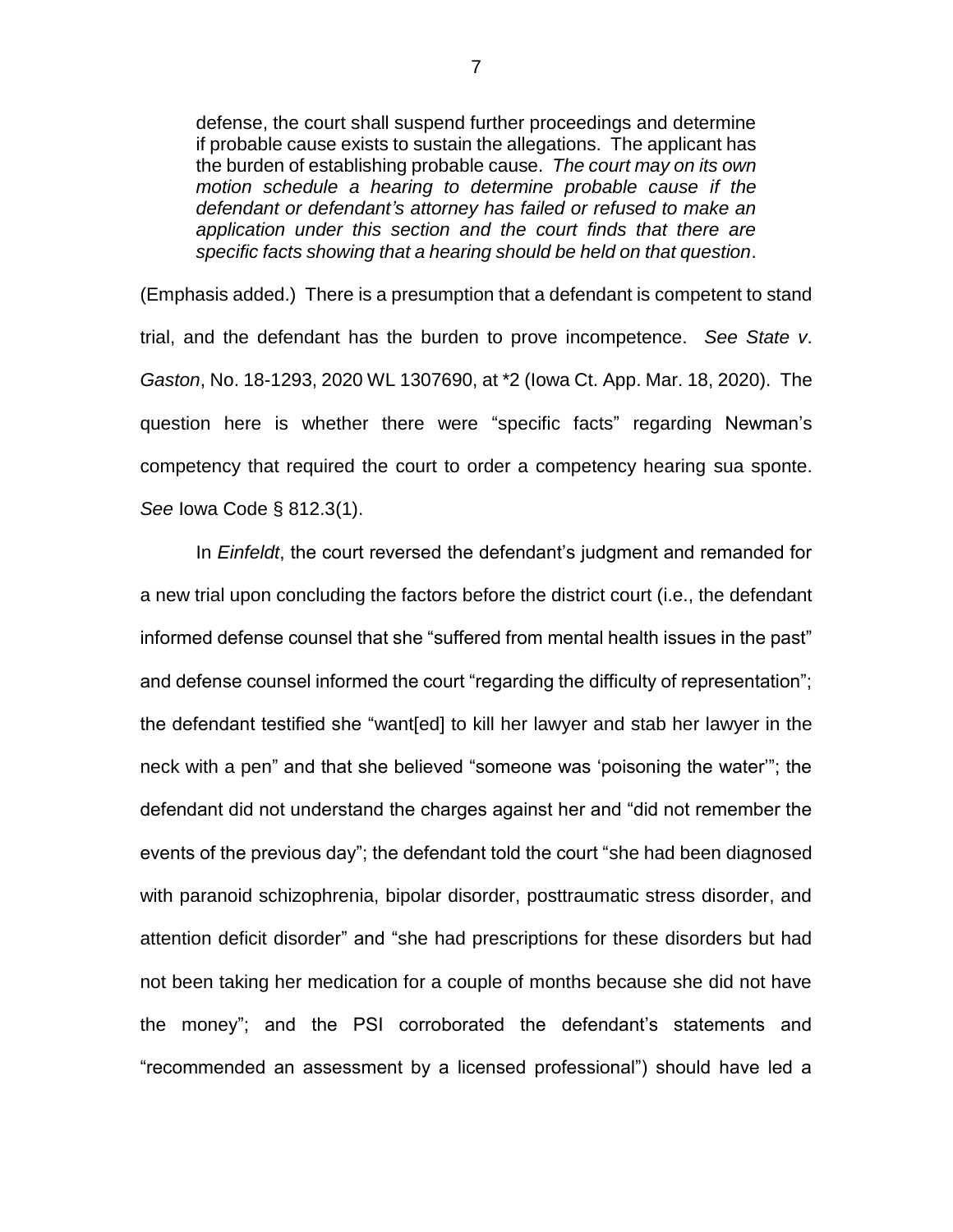reasonable trial judge to experience doubt on whether the defendant was competent to stand trial. 914 N.W.2d at 777–78, 781–83.

Newman seeks the same resolution here. However, after consideration of the appropriate factors, we conclude there is insufficient evidence to meet even the "low threshold" noted in *Einfeldt*, and we decline to determine the district court committed legal error in failing to order a competency hearing pursuant to Iowa Code section 812.3 on the record before us. *Cf*. *id*. at 782. Although the PSI provided information regarding Newman's past diagnoses of several mental-health issues, we note that the PSI also stated Newman was taking his medication while in custody. We are not privy to know whether medications were taken, as Newman stated during the guilty plea proceeding that he was not on any medication. We acknowledge the district court may have been well advised to inquire at the sentencing hearing concerning Newman's use of any medications.

Notwithstanding, we find it significant that defense counsel informed the court that he had no concern about Newman's mental health based on their interactions. Newman concedes, "The Trial Court is to give great weight based on the statements of trail [sic] counsel regarding their client's competency." Here, defense counsel spoke at length at sentencing and noted no difficulties in communications with Newman. Defense counsel also noted a lack of any irrational comments or behavior by Newman during the guilty plea proceeding and other attorney-client discussions, and the fact that Newman appeared to understand and properly respond to the court's colloquy and other statements. *Cf*. *id*. at 780–81 (noting "[c]ompetency evaluations include a 'careful assessment of the accused's ability to interact with counsel'" and a "professional statement" by defense counsel

8